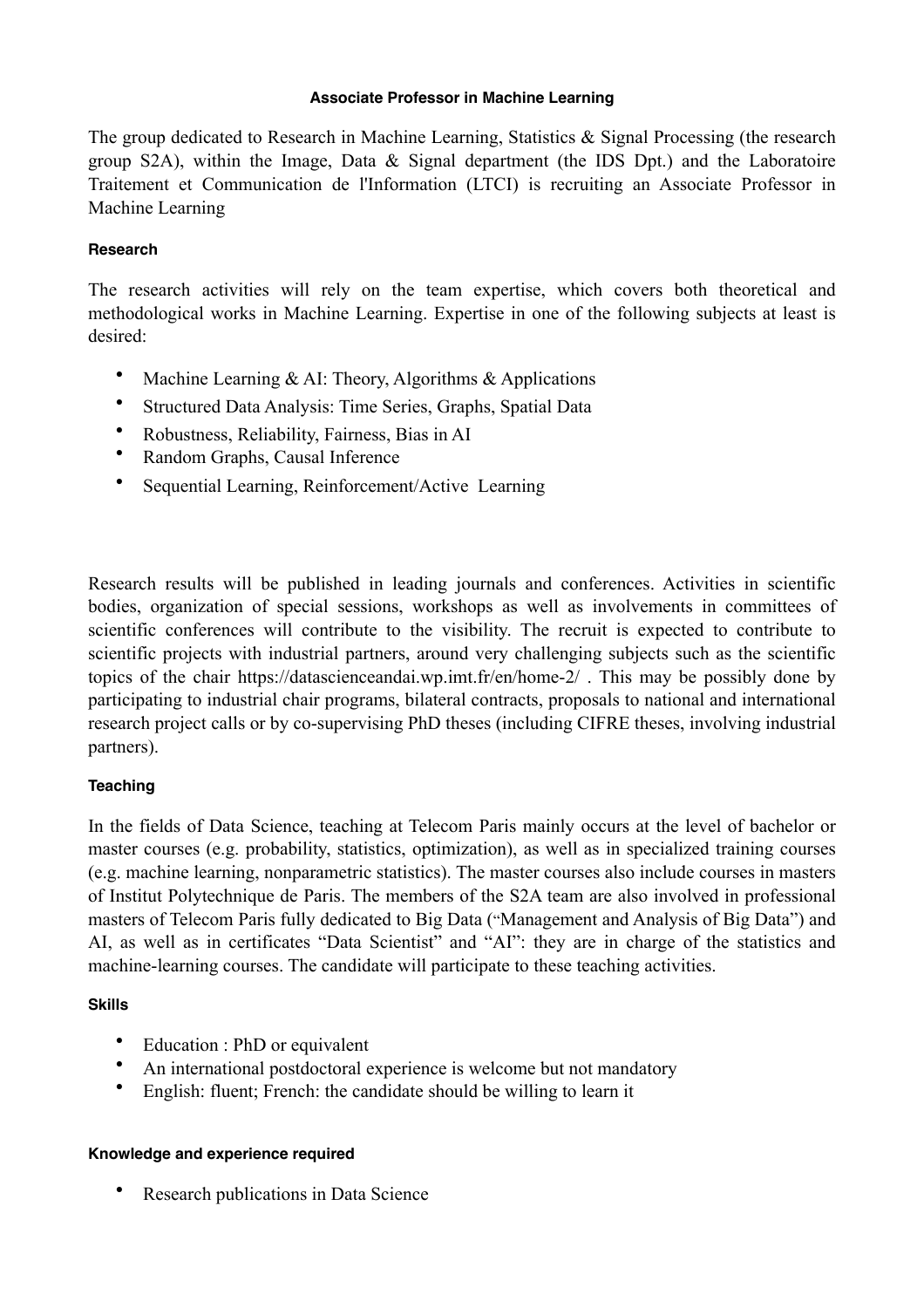• Teaching experience at the university level

#### **Other Qualities and skills**

- Capacity to work in a team and develop good relationships with colleagues and peers
- Excellent writing and pedagogical skills

## **Additional information**

In the context of the Institut Polytechnique de Paris, the activities in Data Science and AI of the S2A team benefit from the center Hi!Paris ([https://www.hi-paris.fr\)](https://www.hi-paris.fr), offering seminars, workshops and fundings through calls for project

## **The position**

- Permanent position
- 9 place Marguerite Perey 91120 Palaiseau France

## **Application**

Application must be performed through the website

[https://institutminestelecom.recruitee.com/l/en/o/assistant-professor-in-machine-learning-at](https://institutminestelecom.recruitee.com/l/en/o/assistant-professor-in-machine-learning-at-telecom-paris-cdi)[telecom-paris-cdi](https://institutminestelecom.recruitee.com/l/en/o/assistant-professor-in-machine-learning-at-telecom-paris-cdi)

Applicants should submit a single PDF file that includes:

- cover letter,
- curriculum vitae,
- statements of research and teaching interests (4 pages)
- three publications
- contact information for two references

## **Important dates**

- **July 16, 2022 : application deadline**
- Mid-July: interviews (by visio-conference eventually)
- September 2022: beginning

#### **Contact**

Florence D'Alché-Buc (Head of the IDS department) florence.dalche@telecom-paris.fr Stephan Clémençon (Head of the S2A team) stephan.clemencon@telecom-paris.fr

For more info on being an Associate Professor at Telecom Paris, contact [rh@telecom-paris.fr](mailto:rh@telecom-paris.fr)

#### **Other web Sites**